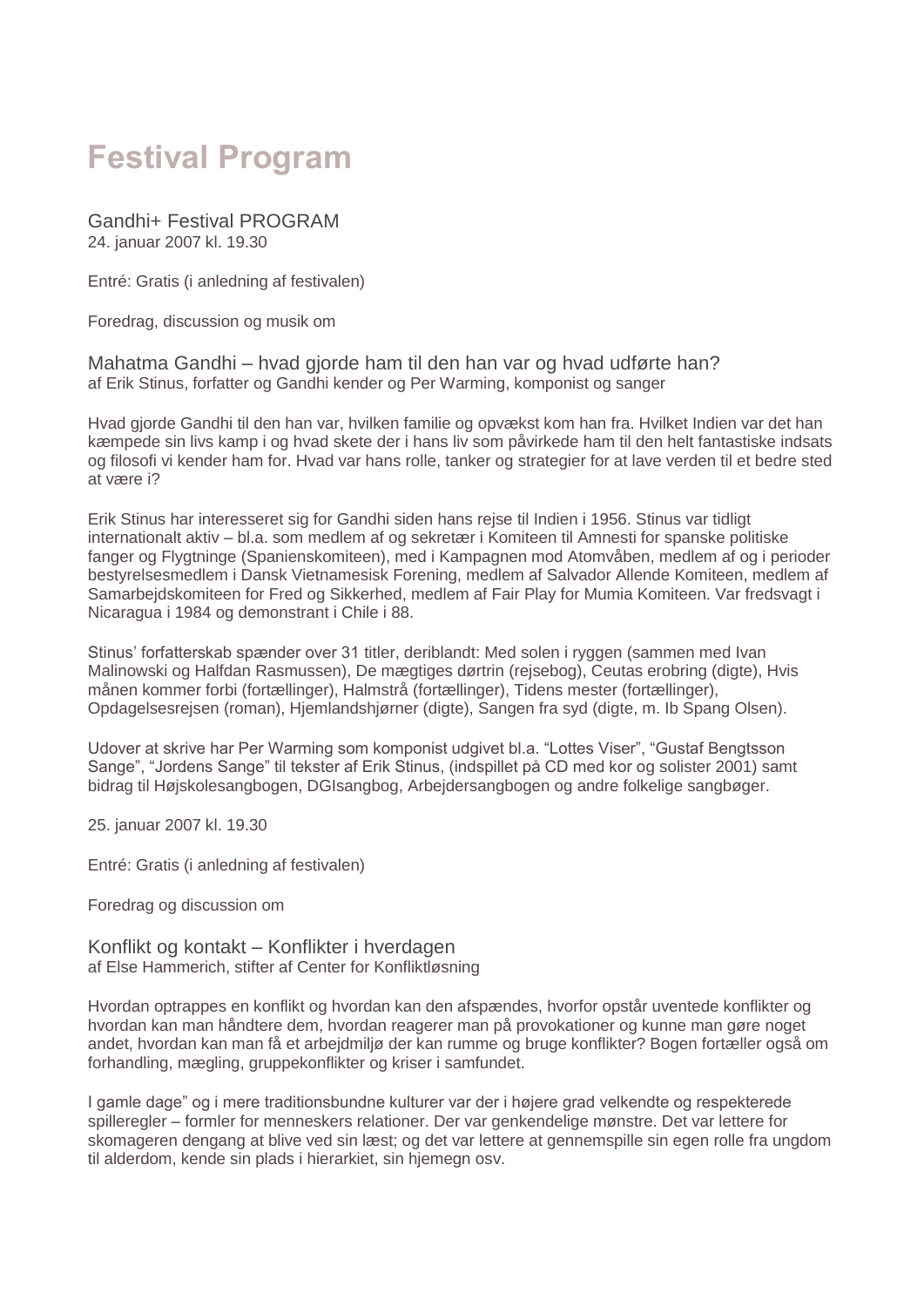I dag er livet anderledes. Mennesker, varer og informationer flyder. Alt er udsat for forandring, med den frihed og den forvirring, det fører med sig i de globaliserede samfund. Mennesker emigrerer – blandt andet for at søge bedre vilkår eller flygter fra undertrykkelse og vold – etniske grupper og vidt forskellige kulturer mødes – eller støder sammen.

5. februar 2007 kl. 13.00 – 18.00

Entré (special Gandhi+ Festival pris): Kr. 400 /stud/pens./ledige kr. 75

Kursus i Fredsjournalistik af Fredsforsker Jan Øberg, Ph.d.

Hvad er fredsjournalistik

Fredsjournalistik er når redaktører og journalister skal foretage valg af hvilke historier de skal fortælle og hvordan – og hvordan dette skaber muligheder for samfundet for at overveje og sætte pris på ikkevoldelige reaktioner på en given konflikt. Denne form er vidt udbredt i lande som Sydafrika, Colombia og Indonesien, hvor journalister, og andre faggrupper, ofte spørger sig selv hvilket bidrag de kan gøre for at skabe fred i deres samfund.

Journalistik i Vesten, specielt i de engelsk sprogede lande, har en anderledes tradition. Ikke for at sige at der ikke er fredsjournalistik, men metoden, fremgangsmåden og forventningerne er som regel nogle andre.

Fredsjournalistik bruger konflikt analyse og transformation til at sikre balance, retfærdighed og nøjagtighed i dækningen. Fremgangsmåden i fredsjournalistik giver nye retningslinier for at styre forholdet i mellem journalisten, deres kilder, de historier de dækker og konsekvenserne af dækningen – dvs. etikken i den journalistiske indgriben. Den giver en bevidsthed om ikkevold og kreativitet i hverdagens rapportering.

Fredsjournalistik og balance

Principperne i fredsjournalistik svarer i en vis udstrækning til de fire punkter i 'Reporting the World book'. Se mere om dette på www.reportingtheworld.org.uk

Nogle journalister bruger disse punkter til at skabe et samvittighedsfuldt bidrag til fred. Men de giver også generelle retningslinier for en balanceret dækning. For at opnå balanceret dækning har vi i højere grad brug for journalistik der:

Sætter spot på strukturel og kulturel vold, som en forklaringsfaktor på vold, der truer livet i konflikt områder.

Fremstiller konflikter som mange-facettede og med mange forskellige målsætninger frem for en kamp imellem det gode og det onde.

Gøre fredsinitiativer og ideer om løsninger mere synlige – uanset hvem der foreslår dem.

Gøre os i stand til at skelne imellem forskellige positioner og målsætninger for at kunne afgøre hvilken form for indsats der er nødvendig eller ønskelig

Kurset giver en indføring i brugen af fredsjournalistik og eksempler på hvordan dette har bidraget til fredsprocesser verden over.

Jan Øberg

Born 1951, Danish, PhD in sociology, peace and future researcher. Former director of the Lund University Peace Research Institute (LUPRI); former secretary-general of the Danish Peace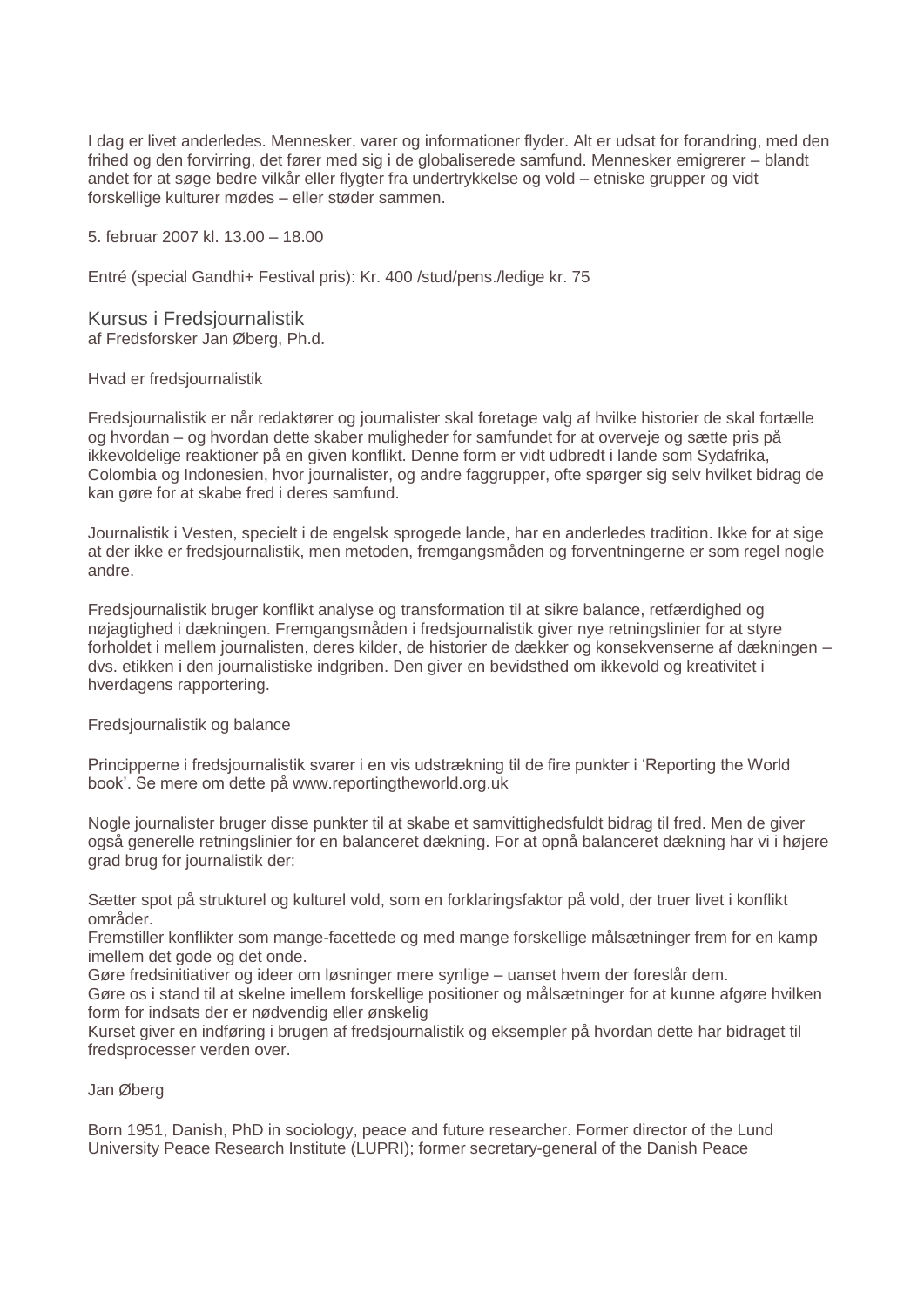Foundation; former member of the Danish government's Committee on security and disarmament. Visiting professor at ICU and Chuo Universities in Japan and visiting professor for three months at Nagoya University in 2004.

His main books are "Myth About Our Security", "To Develop Security and Secure Development", "Winning Peace" (co-author), and in 2004, he published "Predictable Fiasco. The Conflict with Iraq and Denmark as an Occupying Power." In 2005 he contributed to a Danish textbook on psychology with a chapter on peace and conflict psychology and to another on evil.

In 2006 he is a co-editor of "Encyclopedia of Peace" and writing on a book on "Yugoslavia – What Should Have Been Done?" together with Johan Galtung and Hakan Wiberg.

Some 3600 pages of published in academic works, including ten books written, co-authored or edited; he publishes 300-500 pages per year, much of it on this site. Honorary doctoral degree from the Buddhist Soka University, Tokyo. Columnist in Nordic newspapers, occasional contributor to the cultural page of Helsingborg Dagblad in Sweden and a bi-weekly columnist for the Danish daily Dato.

Se endvidere: http://www.transnational.org/About/j\_oberg.html

5. februar 2007 kl. 20.00

Entré: Gratis (i anledning af festivalen)

Foredrag og discussion om

Irak krigen af Fredsforsker Jan Øberg, Ph.d.

Hvad kunne vi have gjort og hvad kan vi gøre i fremtiden – Irak krigen set i et ikkevolds perspektiv. Hvilke muligheder ville vi har fået, hvis vi trak al militær ud af Irak? Hvilken plan kan sikre fred, forsoning og en genopbygning i Irakernes egen interesse?

7. februar 2007 kl. 19.30

Entré (special Gandhi+ Festival pris): kr. 75

Lyd workshop:

The Sound Ashram – Workshop with Hervie Syan, Indian/British composer/pianist

This workshop aims to develop strategies for nonviolent communication and/or conflict mediation through the utilization of sound, structure and form. Participants will be required to take part in making music that emphasizes an equality of relationships through listening, dialogue, empathy and compassion. These relationships will be the structures that develop the way to make and perform the music. Through these relationships, a sound ashram will be constructed where each audience performer switches roles within the musical texture creating an equality of performance role and the interdependent development of themes requiring a high level of compassionate communication between participants. Listening, dialogue, empathy and compassion are tools that serve as a model for conflict resolution and the resultant sound ashram would be a highly original socio-musical creation. It is hoped that such a workshop can lead music groups that have participated into developing their own sound ashram that can be practiced weekly so that the participants and their relationships to each other grow and deepen through each meeting.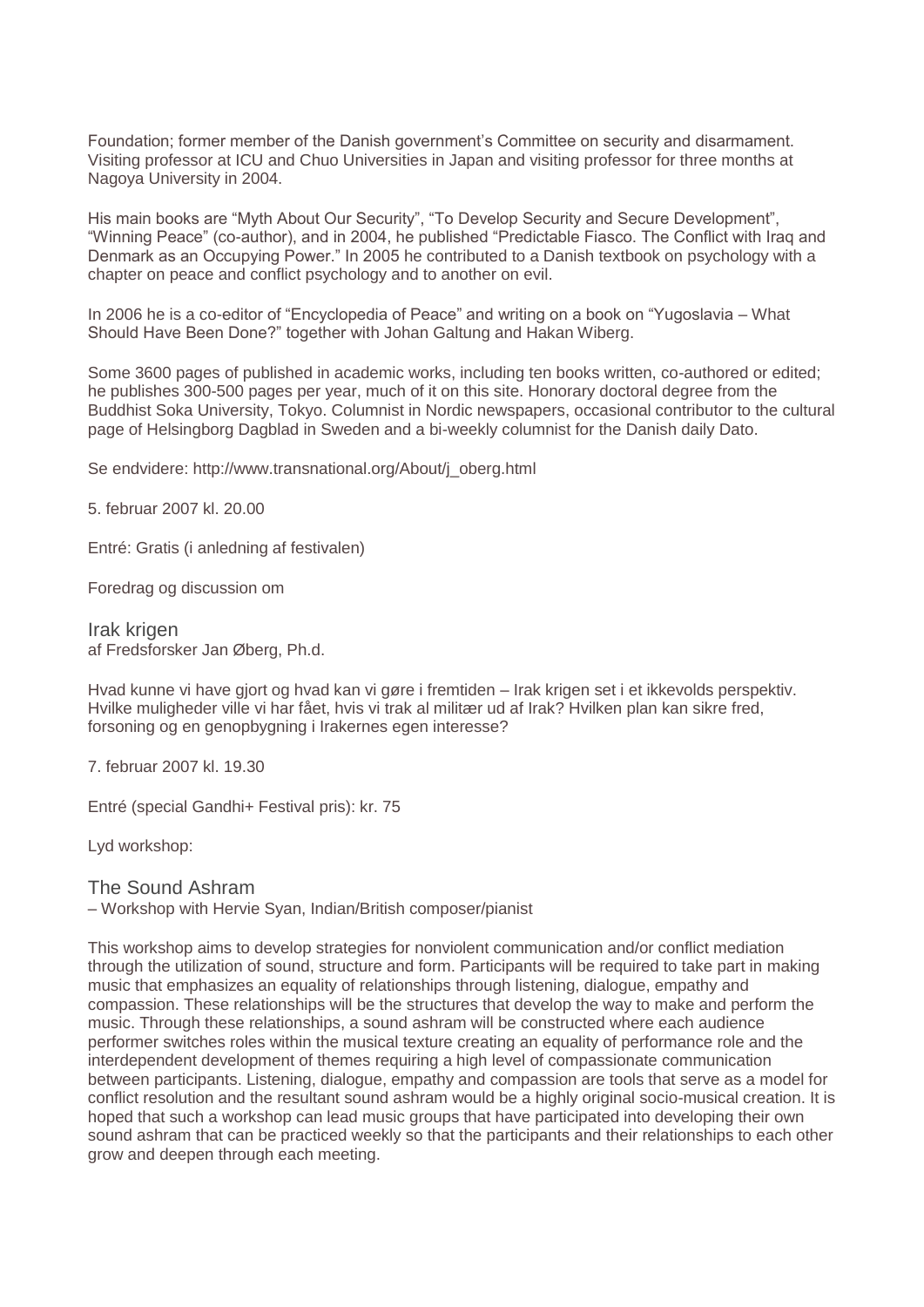This idea comes from a book that Hervie Syan is presently writing where the concept of a sound ashram can be used as a model for music education and educating music. Linking Gandhi's ashram with a sound ashram is a beautiful way of bringing diverse communities into experiencing a model of equality, social interaction and peaceful relations that can be taken into other domains of life.

## Biography:

Hervie Syan, born of Indian and British parentage in 1972, is a classically trained pianist and composer. Rather than performing the music of others, Syan brings jazz styles, Indian and classical music into his own musical language. Since his first major performance in 1997, Syan has performed extensively throughout Britain, Germany, and Canada. Syan came to Taiwan to explore TAO philosophy and the principle of wu wei (absence of conscious thought/ correct action.) He believes in the bringing together of different cultures and artistic mediums through compassion. Syan is currently working on his second CD as well as developing his new record label, 'ynsarecords'. His first album, 'an equality between expressions', was released in 2003, and is a staggering artistic achievement in modern piano music.

Contact: syanhc@hotmail.com

http://www.myspace.com/herviecsyan

8. februar 2007 kl. 20.00

Entré (special Gandhi+ Festival pris): kr. 75

Concert med Hervie Syan

# Satyagraha – An exploration of Gandhi's philosophy in musical terms

1. Conflict (42 min)

Interval (30 min)

2. Compassion (18 min)

3. Satyagraha (32 min)

In tonight's concert, British pianist/composer Hervie Syan brings the principle of Satyagraha (nonviolent resistance) created by Indian spiritual, political leader Mahatma Gandhi (1869 – 1948) into musical form. Satyagraha was the powerful tool that the Indian people used to eradicate British Rule in their nation in 1947. With awesome photography and images of Gandhi and India displayed on a back screen, the audience can expect to hear strains of Indian classical music formed from Syan's piano music interacting with a pre-recorded montage of Indian musical structure played over loudspeakers. With spoken word, singing and the piano, the three parts – Conflict, Compassion and Satyagraha are a modern interpretation of Indian music and Gandhi's message to the world – this event is not to be missed.

Hervie Syan

Lørdag 10. februar 2007 kl. 13.00-17.00

Entré (special Gandhi+ Festival pris): Kr. 250 /stud/pens./ledige kr. 50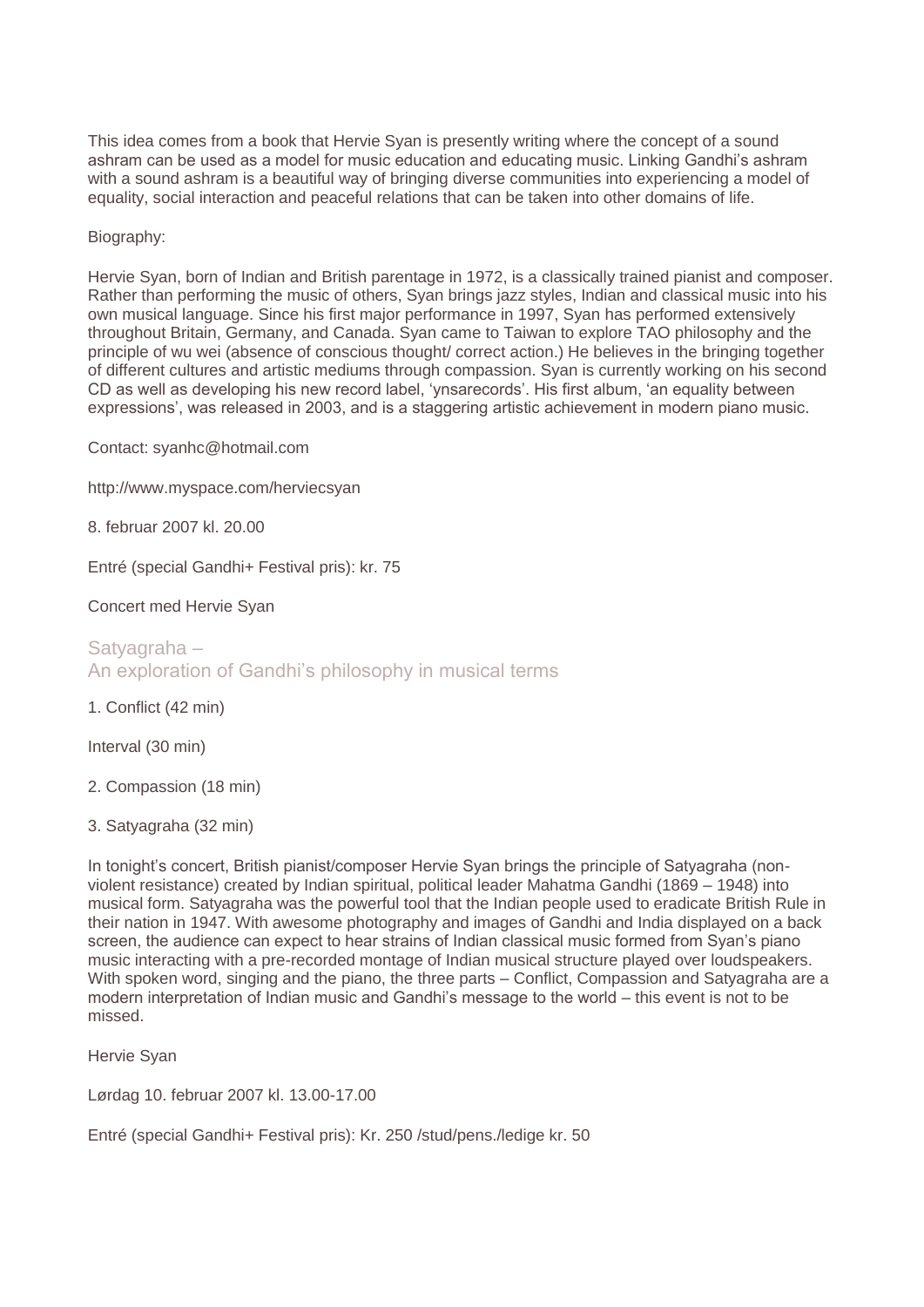# Nysgerrige samtaler Værdsættende dialog På vej mod en positiv forandring Kursus i Appreciative Inquiry

af Ruth Sillemann, cand.comm. og Gandhi kender

"Jeg vil gerne kommentere jer specielt for metoden Appreciative Inquiry og takker jer for at have introduceret metoden til FN. Uden dette ville det have været meget vanskeligt, måske umuligt, konstruktivt at engagere så mange forretningsfolk, civile og regeringer."

### Kofi Annand

Værdsættende samtale er er en særlig måde at vinkle arbejdet med at skabe fornyelse i personlige relationer, organisationer og grupper på. En måde, der sætter etik og demokratisk involvering i fokus.

Værdsættende samtale handler om at generere positive forandringsprocesser i grupper. I stedet for at fokusere på det der ikke virker, finder vi frem til det der virker. Tankegangen er, at der i en hver gruppe ligger et væld af uudnyttet energi, ressourcer og positivt materiale. Ved at stille spørgsmål som styrker gruppens evne til at få fat i dette positive materiale, sker der ofte en markant udvikling. Det handler kort sagt om at bruge energien som drivkraft.

Kursus i værdsættende samtale (Appreciative Inquiry)

Efter en kort præsentation af tænkningen bag værdsættende samtale, skal deltagerne praktisk arbejde med et tema som er relevant for dem. F.eks "Hvordan styrker vi integrationen af ældre indvandrer i vores kommune?". Selve forløbet styres af underviseren, der er trænet i brugen af værdsættende samtale. Underviserens rolle er at samle op på det der foregår undervejs, og at lede gruppen gennem fire faser også kaldet 4-D-processen. Den enkelte vil således prøve metoden på egen krop.

#### Hvor bruges værdsættende samtale?

Ideen blev udviklet af David Cooperider i USA. I England har Peter Lang fra Kensington Consultation Centre, London, videreudviklet tankerne. Værdsættende samtale har langsomt vundet indpas i mange sammenhænge i Danmark. Metoden bruges i offentlige og private organisationer. En god beskrivelse findes i Charlotte Dalsgaard, Tine Meisner og Kaj Voetmanns bog "Værdsat – Værdsættende samtale i praksis." (Psykologisk Forlag 2002).

#### Underviseren

Jeg er cand.comm. med samfundsfag fra RUC i 1988. Har i 2004 taget handelsskolens afgangseksamen i værdsættende samtale (HA enkeltfag i "Appreciative enquiry"). Stor erfaring med undervisning i kommunikation mellem forskellige faggrupper. Jeg har igennem rejser i Indien besøgt flere forskellige Gandhi institutioner og været på kursus i ikkevold på Gandhi's Ashram Sevagran.

Tirsdag 13. februar 2007 kl. 19.30

Entré: Gratis

Kunst som kærlighed – Kærlighed som strategi i kunst

en diskussion ledt af Kenneth A. Balfelt, billedkunstner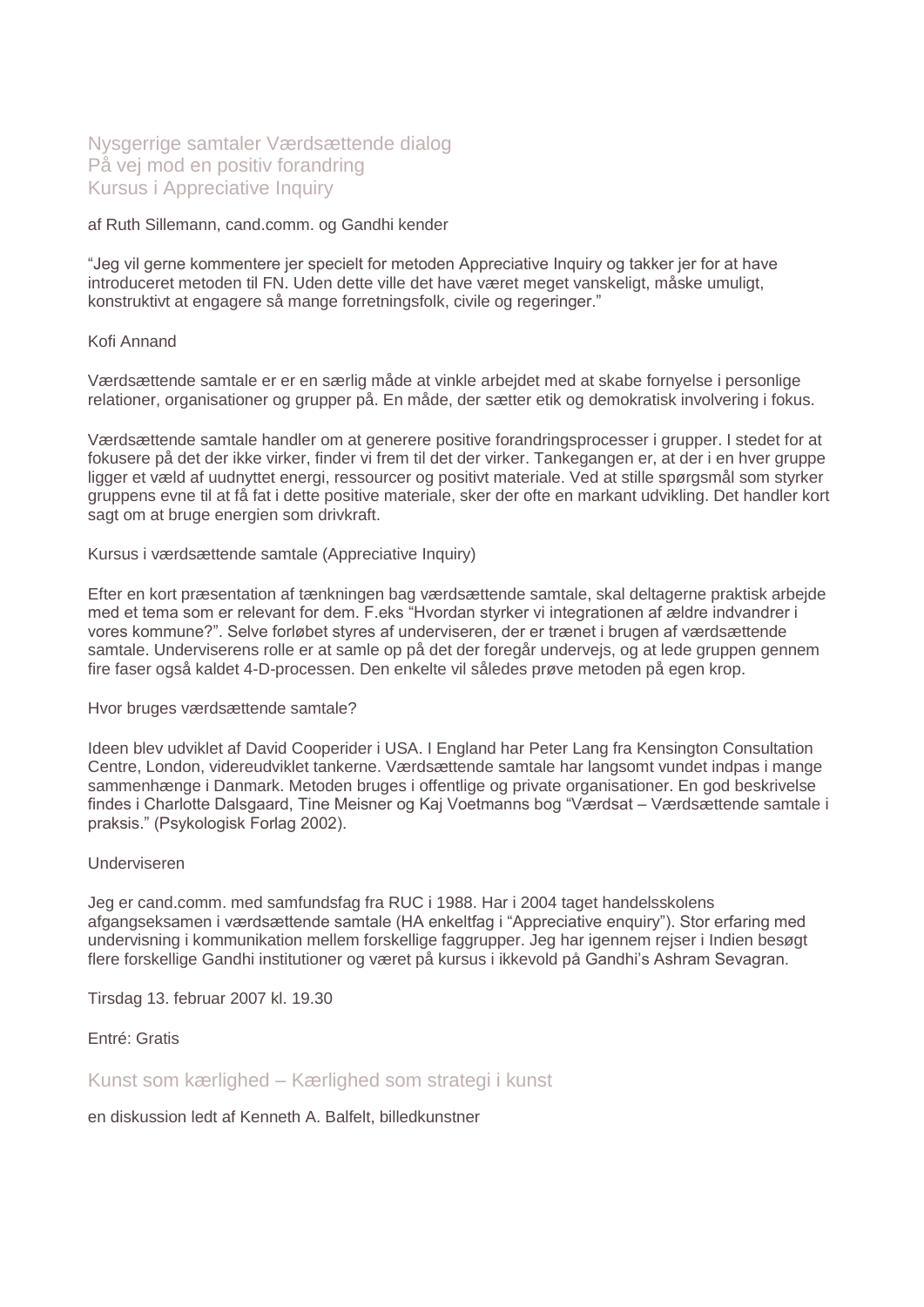Er kærlighed en del af kunsten? Hvordan kan kærlighed være et 'materiale' i kunst? I kunstprojekter jeg har lavet, er det i samarbejder opstået et fællesskab og en kærlighed, som går ind som en del af projektet.

Da jeg lavede en TV-produktion med tre hjemløse og billedkunstner Peter Callesen, opstod der i vores 9 måneders samarbejde, noget som f.eks. kan kaldes en kærligt venskab. Da jeg lavede indretning af et bibliotek til børn i en favela i Rio, var afskeden fra den gruppe af kvinder og børn jeg havde arbejdet sammen med hjerteskærende – vi havde opbygget en fortrolighed og en fælles interesse for et vigtigt projekt, som vi alle følte vil være i vores hjerte i lang tid fremover. I mine projekter med stofbrugere ifm. fixerumsprojektet og Mændenes Hjem er den overordnede agenda for mig, kærlighed. At give disse udstødte mennesker en værdig rolle i mit liv, og i alle andres liv, men fremfor alt også i deres eget liv.

Hvad har du oplevet, som producent af eller beskuer til kunst, og hvordan begrebsliggører du det?

I fobindelse med festivalen i Vanløse Kulturhus, vil jeg meget gerne diskutere dette emne. Se evt. mere om mine kunstprojekter på www.a-r-d.org

Torsdag 15. februar 2007 kl. 16.30-18.30

Entré: Gratis I anledning af Gandhi+ Festivalen

Workshop om

Affirmativ praxis – et tiltrængt farvel til værdiledelse

af filosof Finn Janning, filosof, ph.d. fra Copenhagen Business School

I Richard Attenboruoghs film Gandhi fra 1982 udtaler Gandhi: "Jeg er muslim, kristen, hindu og jøde." Ingen religion eller værdi er bedre end en anden. Derimod drejer det sig om, hvilke værdier, der kan produceres i mødet mellem forskellige mennesker uanset alder, køn, etnicitet, religion eller seksuel observans.

Affirmativ praxis er en bekræftende måde, hvorpå individuelle forskelligheder mellem, fx medarbejder og leder eller mellem medarbejdere i et team ikke hæmmes. I stedet for foldes de iboende forskelligheder ud, hvorved der åbnes op for nye relationer på kryds og tværs af tidligere rigide antagelser. Hvis medarbejdere, ledere og virksomheden skal udvikle sig, er der ikke plads til ensrettende værdier uanset, hvor lækre de måtte være.

Affirmativ praxis kan bestegnes som en skabende loyalitet, idet der løbende skabes et organisatorisk mulighedsrum for handlen. Et organisatorisk mulighedsrum, der netop udspringer gennem en loyalitet overfor de mennesker og visioner, der allerede er tilstede, fordi de kan blive mere.

Affirmativ praxis er med andre ord en måde, hvorpå virksomheder kan fastholde og rekruttere de medarbejder, som er kreative og innovative. Fordi, et organisatorisk mulighedsrum for handlen ikke kan foregribes, det kan kun skabes. I dagens performancesamfund vil dygtige og kreative medarbejder nemlig selv skabe, og ikke blive skabt.

Søndag 18. februar 2007 kl. 18.30-19.30

Entré: Gratis

Verdensfredsmeditation – Vejledt meditation for alle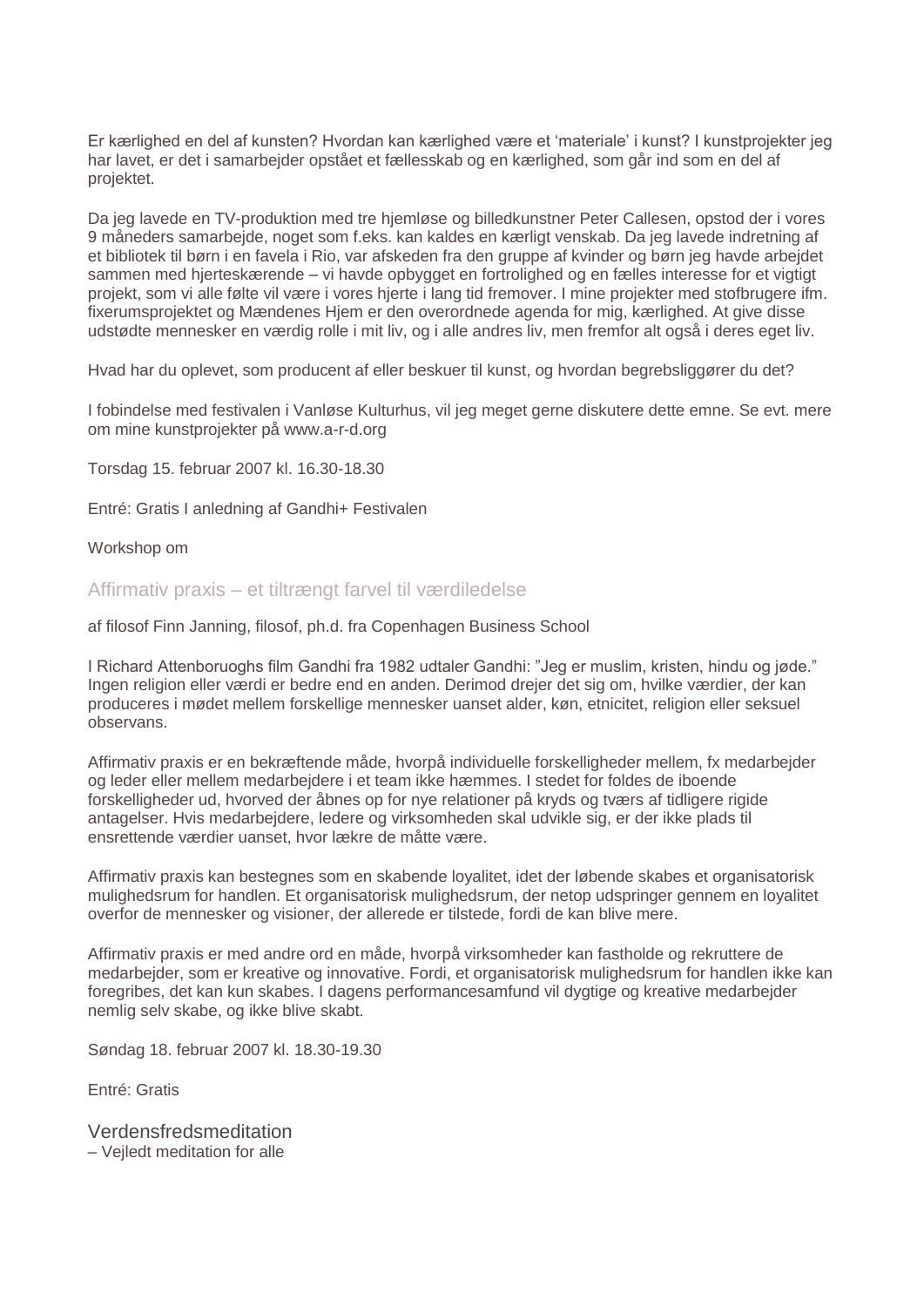Verdensfredsmeditationen har været en af Brahma Kumaris tilbagevendende globale begivenheder siden 1978. Det er en mulighed for alle til at forene sig med mere end en kvart million mennesker i godt 70 lande den tredie søndag i hver måned. På denne måde kan vi i meditationen videregive gode ønsker, positive følelser og fredfyldte tanker til verden og vores medmennesker.

Se endvidere: www.brahmakumaris.dk/

Hovedkvarteret for Brahma Kumaris World Spiritual University ligger på toppen af Mount Abu i den indiske stat Rajasthan. Universitetets erklærerede mål er at skabe universel fred igennem studier af åndelig kundskab og udøvelse af raja yoga meditation. Ved solnedgang tager mange til en bjergtop i nærheden for at meditere og sprede fredfyldte vibrationer til verden. (www.bkwsu.org)

Mandag 19. februar 2007 kl. 16.00

Entré: Gratis (i anledning af festival)

Elevmægling – en måde at løse konflikter på

af lærer Helle Sobieski og Ruben Engelhardt og elever fra Hjortespring Skole

Workshop: Elevmægling på Hjortespring Skole – en måde at løse konflikter på. Kom og mød større elever fra Hjortespring Skole, som har været elevmæglere i et par år, og se eksempler på mægling, stil spørgsmål til elevmæglerne og Helle og Ruben som er tovholdere på projektet.

Der vil blive vist et par klip fra dokumenterfilmen 'Elevmæglerne' som er optaget på skolen 2005. Mulighed for at deltage i konfliktrollespil mm.

Søndag 25. februar 2007 kl. 15.00

Entré: Gratis

Plancheudstilling, film og dialog

Et bæredvatigt globalt miljø skabes af personen i spejlet

#### af SGI-Danmark

Med udgangspunkt i FN's Earth Charter og filmen Quiet Revolution er der åben diskussion om, hvordan vi hver især som enkeltpersoner kan bidrage til en verden, hvor både det enkelte menneske, alle forskellige kulturer, dyr og natur har det godt.

## THE EARTH CHARTER

er en deklaration af grundlæggende principper til at bygge et retfærdigt, bæredygtigt og fredeligt globalt samfund i det 21.århundrede.

# THE EARTH CHARTER

søger at inspirere en følelse i alle mennesker af global afhængighed og fælles ansvar for den menneskelige familie og hele den levende verdens velfærd.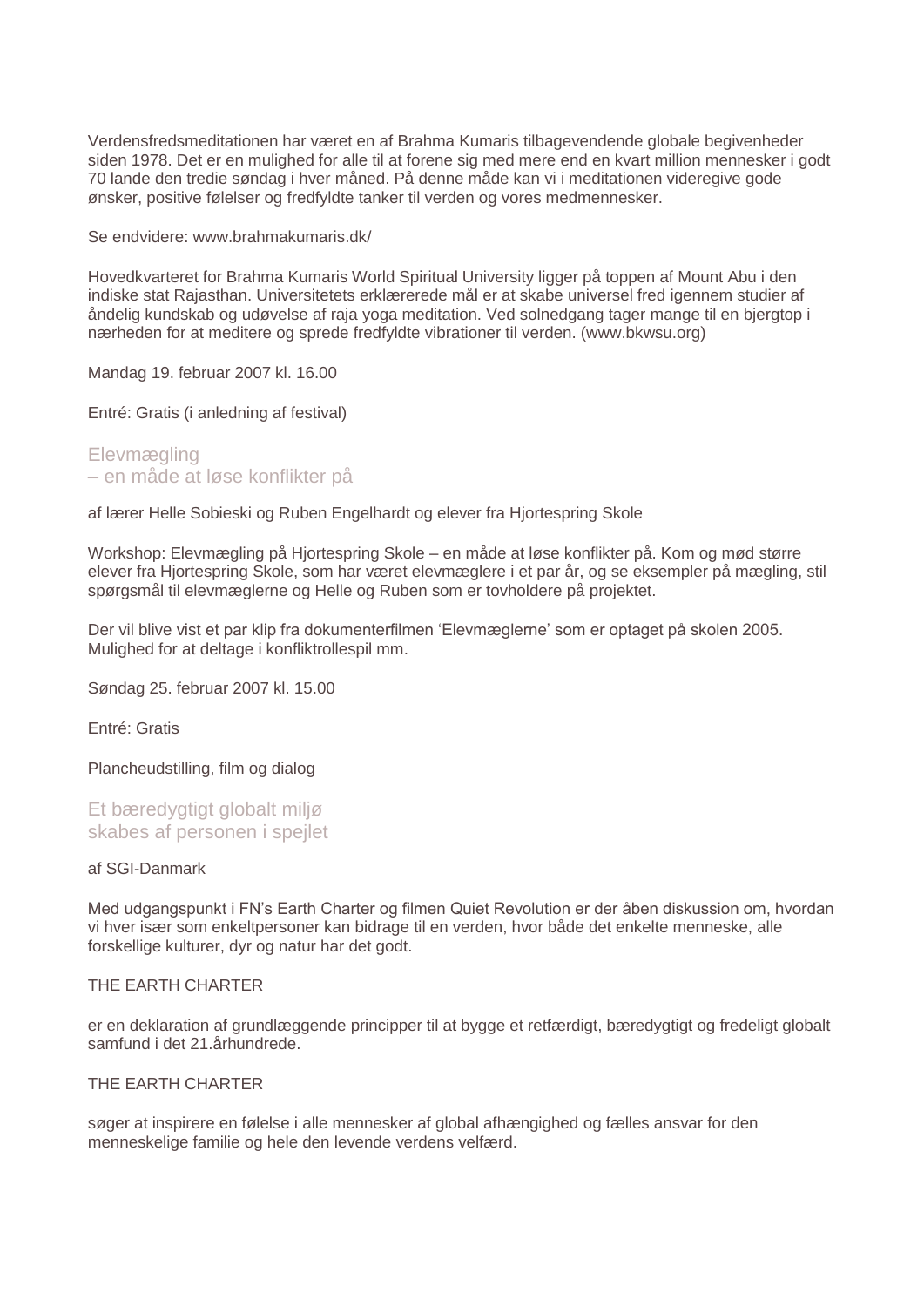# THE EARTH CHARTER

er et udtryk for håb og en opfordring til at hjælpe med at skabe et globalt samarbejde på et afgørende tidspunkt i klodens historie.

www.earthcharter.org eller se The Earth Charter her

Eftermiddagen forestås af medlemmer af SGI-Danmark. SGI er en international forening af enkeltpersoner, der baseret på de buddhistiske principper om livets iboende værdighed, arbejder for verdensfred gennem det enkelte individs menneskelige revolution.

www.sgi.org

Gør det

Hvis du vil ændre verden må du ændre mennesket

Hvis du vil ændre mennesket må du få ham til at ville det

Hvis du vil have mennesket til at ville ændre sig må du ændre verden

Gør det

Esther Gress (1922-2003) Laurbærkranset digter

Tirsdag 27. februar 2007 kl. 19.30

Entré: Gratis

Nelson Mandela og vejen til fred og forsoning i Sydafrika af Rikke Forchhammer, næstformand i Mandela Centret

Når Nelson Mandela efter 27 års fangenskab kan stå i spidsen for en forsoningsproces som ikke bygger på had men på tilgivelse, må andre også kunne tage ved lære af det. Og vi som bor i en fredeligere del af verden, har et medansvar for at det sker. Rikke Forchhammer, der er næstformand i Mandela Centret, vil fortælle om Nelson Mandela og om Sydafrikas vej til demokrati. Rikke Forchhammer har besøgt Sydafrika utallige gange, bl.a. med vokalgruppen Papaya som hun er leder af og som synger afrikanske sange, og med dem har hun optrådt for både Nelson Mandela og Desmond Tutu.

"Jeg har vandret den lange vej til friheden. Jeg har prøvet ikke at vakle; jeg har gjort fejltrin på vejen. Men jeg har opdaget den hemmelighed, at man efter at have besteget et vældigt bjerg blot finder, at der er mange flere bjerge at bestige. Jeg er standset op et øjeblik her for at hvile, for at snige mig til at se